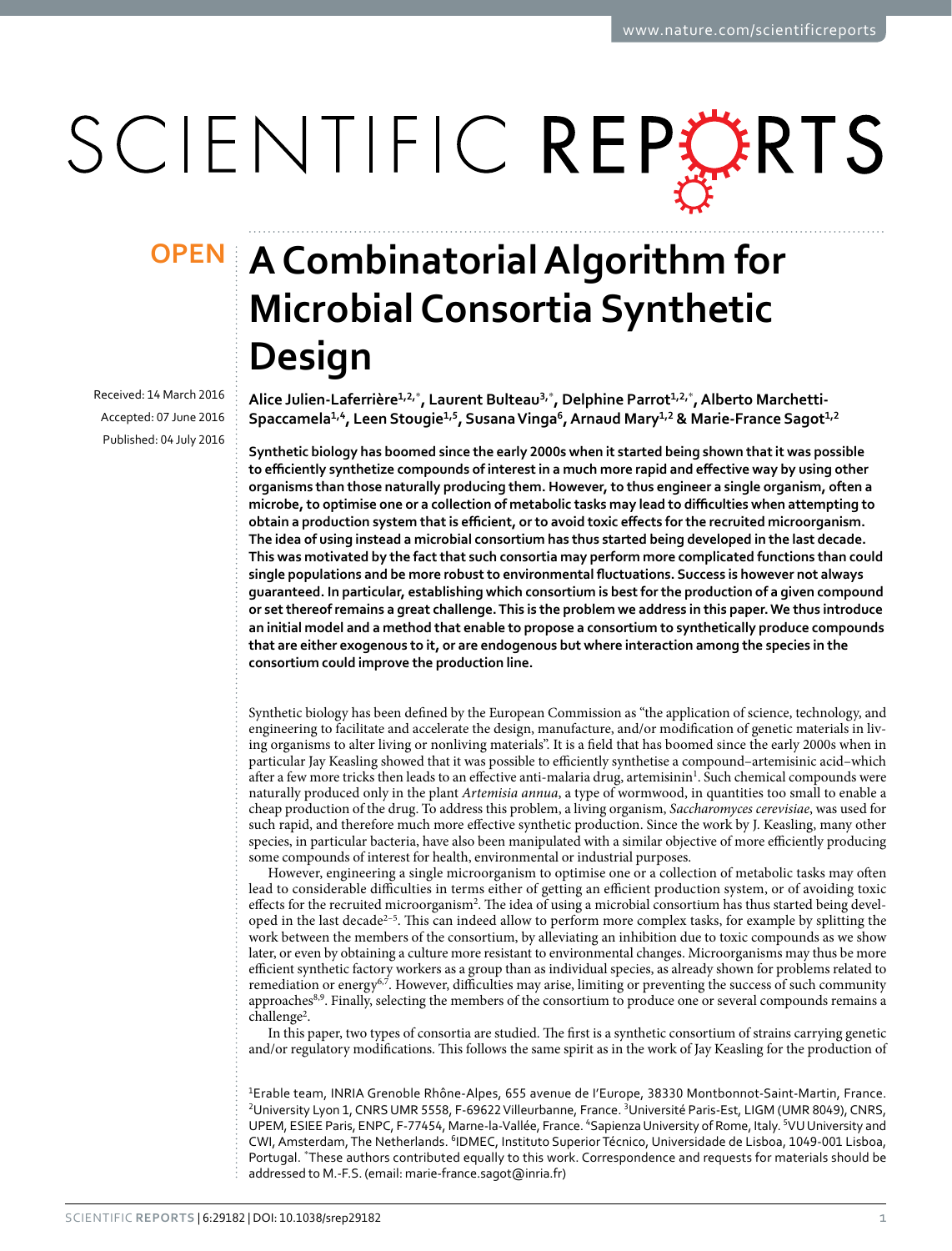artemisinic acid. In our case, the goal is the synthetic production of two bioactive compounds with antibacterial properties: penicillin and cephalosporin C. Four microorganisms were considered for such production. Notice that already an important question is whether the best option is to use all four in the consortium, or instead only a subset thereof, and of course, which subset is then most efficient. In this first case study, the compounds of interest are exogenous to the consortium.

In the second case study addressed, the two microorganisms form an artificial consortium in the sense that the species involved in it do not naturally interact, and both organisms are able to endogenously produce the target compounds. One of these is 1,3-propanediol (PDO), a building block of polymers. Associating microorganisms in a consortium can lead to a better yield of production as already demonstrated by Bizukojc *et al.*<sup>10</sup>. This however is not the only consortium that may be considered.

In both cases, it is necessary to infer the transfer of metabolites from one organism to another and, if the compounds are exogenous to the selected organisms, which reactions need to be inserted in the consortium. For such problems, computer models are crucial in providing hints on how to best divide a given metabolic production line among different organisms that are then made to interact with one another. Various methods exist that enable to better understand the metabolic capabilities and the interactions observed in natural communities $11,12$ , but they do not take into consideration the production of specific products from selected substrates. This issue was addressed more recently by Eng and Borenstein<sup>[13](#page-10-9)</sup> while minimising the number of species in the community. In this paper, we present a different model to solve both biological cases considered above that attempts to strike a balance between the exchanges that would be required among the species involved in the consortium and the genetic modifications that would be needed. To this purpose, we use a weighted network, thus assigning a priority of use to some reactions over others. This enables on one hand to either favour or on the contrary, disfavour a transport reaction, and on the other hand to reflect the difficulties associated with inserting exogenous genes.

Indeed, the problem of obtaining an optimal consortium includes at least the following two parallel objectives: one is to have a small number of reactions exogenous to the consortium that need to be added to it, the second is to have a small number of compounds that need to be transported across different species of the consortium. Both are indeed costly and should thus be avoided whenever possible. Other aspects would also need to be taken into consideration, such as the efficiency of the consortium in terms of both survival and growth of each species composing it, as well as of production of the compounds of interest. In this paper, we address only the first two objectives of minimising the number of insertions of exogenous reactions and of transitions. Our approach is purely combinatorial and topological. We do not take into account stoichiometry for the moment. This approach however represents a first step that, as we show, leads already to a hard problem. We start by some preliminaries that present the basic notations and definitions used, the model adopted, and a formal description of the problem addressed. Following the idea initially introduced by Fellows *et al.*[14,](#page-10-10)[15,](#page-10-11) we then explore how different parameters of the problem and combinations thereof influence its complexity. We propose an initial algorithm, MultiPus, for addressing this problem. However, because of an increasing running time on genome-scale metabolic models (GEMs), MultiPus is also available using an *Answer Set Programming* (ASP) solver<sup>16</sup> which is more efficient in general. Finally, we present the two production cases explored with MultiPus.

#### **Preliminaries**

**Notations and basic definitions.** We work with a directed hypergraph representation of a metabolic network, using genome-scale metabolic models (GEMs). Let then  $H$  be a directed hypergraph defined on a set of vertices, denoted by *V*, that corresponds to the compounds, and a set of directed hyperedges, that is of *hyperarcs*, denoted by *A*, that corresponds to the reactions. Given a hyperarc *a*, we denote by src(*a*) and tgt(*a*) the sets of source and target vertices of *a*, respectively, that is the set of substrates and of products. In the problem described below, the main issue comes from the hyperarcs with multiple source vertices. The possible multiplicity of the target vertices of a hyperarc does not affect the complexity of the problem. Moreover, we can, without loss of information, decompose such hyperarcs into ones that each have the same set of source vertices but only one of the target vertices of the original hyperarc (as explained in the Supplementary Material). We therefore make this assumption from now on.

For a subset of hyperarcs *A*′⊆*A*, *V*(*A*′) denotes the set of vertices that are involved in at least one hyperarc of *A*′, that is the set of compounds that participate in at least one of the reactions represented by *A*′. By abuse of notation, given a set of hyperarcs *A*′, we often refer to the hypergraph (*V*(*A*′), *A*′) simply as *A*′.

Since a reaction needs all its substrates to be activated, we consider that the multiple source vertices of a hyperarc correspond to a multiplicity of tentacles (often used for grasping), each associated to one substrate. A hyperarc is therefore like an octopus, only with a number of tentacles that may be different from eight. The greater the number of tentacles, the more tentacular is the hyperarc considered to be.

We formally introduce the notion of a *tentacular* hyperarc as follows.

**Definition 1.** *A hyperarc a is called* tentacular *with* number of tentacles*, or* spreadness *for short, b if b=|*src*(a)|*>*1.* Finally, we define the notion of the *total number of tentacles*, *total spreadness* for short, of a directed hypergraph.

**Definition 2.** *Given a directed hypergraph* H(*V,A*)*, its total spreadness is the sum of the number of sources of the tentacular hyperacs in H.* 

For the sake of simplicity, we will use the term *arc* to refer to non tentacular hyperarcs. It will later become clear why we need to consider the total spreadness of the input.

**Model adopted.** We recall that the problem we want to address concerns the production by a consortium of organisms, microbes for instance, of a set of compounds denoted by *T*. The compounds of interest may not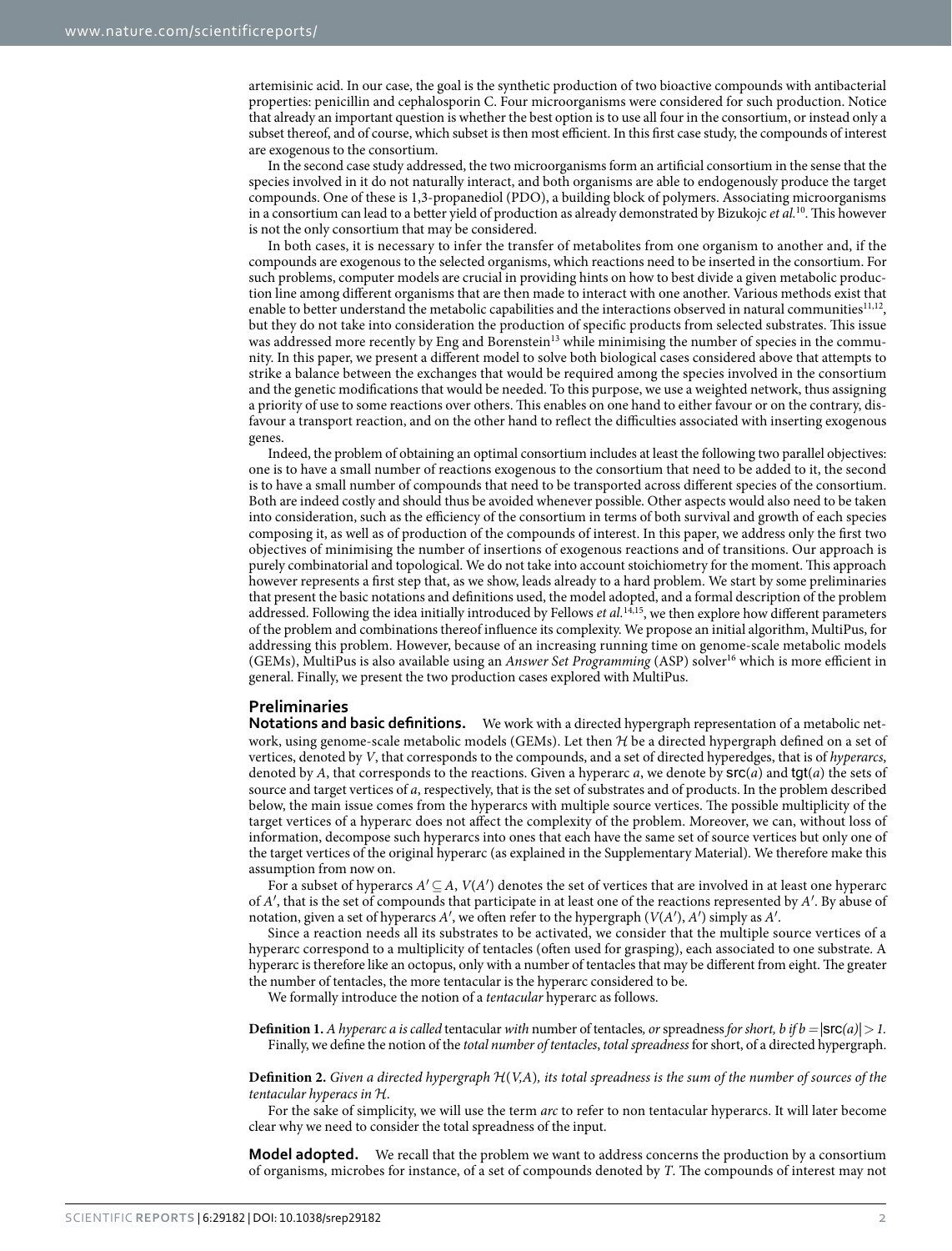be produced naturally by the members of the consortium; they are instead produced by other organisms (in the example given in the introduction, this is a plant). We denote these two sets by, respectively,  $O_w$  (the workers to be used to synthetically produce the compounds in *X*) and  $O<sub>o</sub>$  (those other organisms, used as reference, where the compounds in *T* are naturally produced). As indicated, we may have  $|O_0|=0$  meaning here that the workers are naturally able to produce the compounds.

Let  $N_1, \ldots, N_k$  be the genome-scale metabolic models (GEMs) for the organisms in  $O_w$ , and let  $V_1, \ldots, V_k$ respectively correspond to the sets of vertices in these networks. Actually, this is a superset of the consortium that may really be required for the production of *T* and that will be a solution of the problem as defined below. The hyperarcs in  $N_i$  have weight  $w_{\textit{worker}}$ , independently of *i*.

Typically *wworker* will be set equal to zero, or to a value that is close to zero for reasons that will be explained later, in the Application part. The set of hyperarcs in the metabolic models for  $O$ <sub>o</sub> is denoted by  $A$ <sub>o</sub>.

The directed hypergraph  $\mathcal{H} = (V, A)$  that is the input to our problem is constructed in the following way.

First, we perform the disjoint union of the networks  $N_1, ..., N_k$ . Let  $H$  be such that  $H = N_1 \cup ... \cup N_k$ . Thus for now  $V = V_1 \cup ... \cup V_k$  and  $A = A_1 \cup ... \cup A_k$ . Then, for each network  $N_i$ , and for each hyperarc  $a \in A_o$  that corresponds to a reaction not already in  $N_i$ , we create a copy of it in  $N_i$ , and thus in  $H$ . We add the hyperarc *a* labelled as  $a_i$  to  $A_i$ . We further add to  $V_i$ , and thus to  $V$  any vertex corresponding to a compound not already in  $N_i$ if such exists. The added hyperarc has weight  $w_{other}$ . Typically,  $w_{other} > w_{worker}$ : introducing a reaction in the metabolism of an organism that does not contain the corresponding enzyme(s) is indeed costly. Finally, for each pair of vertices  $v_i \in V_i$  and  $v_j \in V_j$  with  $i, j \leq k$  and  $i \neq j$  such that the corresponding compound is the same, we create a hyperarc that has  $v_i$  for single source and  $v_j$  for single target (it therefore is an arc) and has weight  $w_{transition}$ . Typically, we will have that  $w_{transition} > w_{worker}$ : making a transition from one organism of the synthetic consortium to another, which implies transporting a compound, is also costly.

It is worth calling attention to the fact that we are considering here that adding a reaction from  $O<sub>o</sub>$  to an organism from the consortium *Ow* (when such operation is required) implies a cost that does not depend on the reaction. Similarly, we are considering that any transition from one organism in *Ow* to another is equally costly. These assumptions may however be refined by making such costs, and thus the weights of the added hyperarcs (tentacular hyperarcs or arcs) depend on the reaction or on the transition (see later for a further discussion on this).

**Problem definition.** We first introduce the notion of a directed rooted hypergraph.

**Definition 3.** A directed hypergraph  $\mathcal{H}' = (V', A')$  is rooted at  $S \subseteq V'$  if there exists an ordering of its hyperarcs *(a<sub>1</sub>, ∴, a<sub>m</sub>)</sub> such that for all*  $i \leq m$ *,*  $\textsf{src}(a_i) \subseteq S \cup \textsf{tgt}(\{a_1, ..., a_{i-1}\})$ *.* 

The problem that we address in this paper is defined as follows:

#### **Directed Steiner Hypertree (DSH) problem**

**Input:** A weighted directed hypergraph  $\mathcal{H} = (V, A, w)$  where w is the set of weights associated to the hyperarcs in A, a set of sources S and a set of targets T.

**Output:** A directed hypergraph  $\mathcal{H}' = (V', A')$  rooted at S, with  $V' \subseteq V$  and  $A' \subseteq A$ , of minimum weight such that  $T\subset$ tgt(A').

Notice that the term Directed Steiner Hypertree abuses language in the sense that there may be more than one root. In the case of digraphs, it would correspond to a set of trees, hence to a forest.

**Relation to known problems.** If the directed hypergraph is a digraph, then it is a minimal directed hypergraph rooted at a node *s* if and only if it is an arborescence rooted at *s* (*i.e.* a directed tree with an orientation from the root *s* to the leaves). If there is more than one source, then it is a set of arborescences. In the case of digraphs, the DSH problem coincides with the well-studied Directed Steiner Tree (DST) problem defined as follows:

#### **Directed Steiner Tree (DST) problem**

**Input:** A weighted directed graph  $G = (V, A)$ , a source s and a set of targets T. **Output:** A subset A' of A of minimum weight such that  $T \subseteq \text{closure}_{A'}(s)$ .

The **closure** operation is defined as follows: Given a directed hypergraph  $\mathcal{H} = (V, A)$ , a set of vertices *X* such that  $X \subseteq V$  and a set of hyperarcs *A'* such that  $A' \subseteq A$ , closure $_{A'}(X)$  is the smallest set  $C \subseteq V$  such that  $X \subseteq C$  and for each *a* ∈ *A'*, if  $\textsf{src}(a) \subseteq C$ , then  $\textsf{tgt}(a) \subseteq C$ .

Intuitively, **closure**<sub>A</sub><sup>*(X)*</sup> is the set of vertices that can be reached from *X* following the hyperarcs in *A*<sup>*'*</sup>. In the context of metabolic networks, it is the set of compounds that the reactions from *A*′ can produce using only the compounds of *X* as sources.

**Complexity of the problem.** We start by investigating the complexity of the problem. We first observe that the Directed Steiner Tree problem is NP-hard<sup>[17](#page-10-13)</sup>. The Directed Steiner Hypertree problem is also NP-hard, even on graphs, indicating that it is highly unlikely that there exists an efficient (polynomial time) delay algorithm for its solution. However, if the number of targets is considered a constant, then there exists an algorithm with polynomial running time. DST is said to be Fixed Parameter Tractable (FPT) with the number of targets as parameter. This implies that DSH also admits an FPT algorithm for a constant number of targets in the case where the input is a directed graph.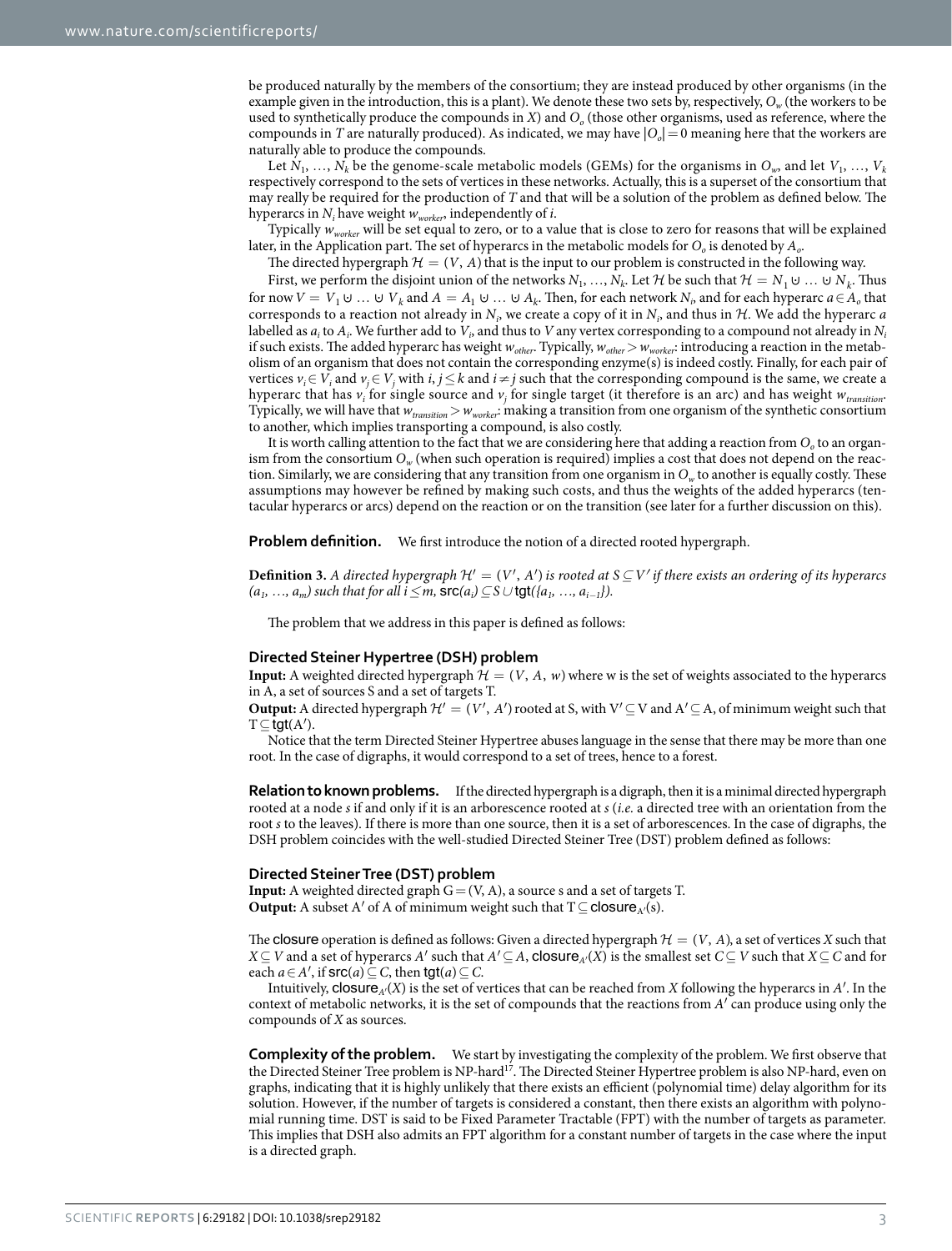

<span id="page-3-0"></span>**Figure 1. Illustration of the notion of layers: Given**  $M = (a_1, a_2, a_3)$  **(thick tentacular hyperarcs), and a** solution A' containing M,  $G(A')$  (dashed arcs) consists of a forest covering all T', *i.e.* each vertex in  $t \in T'$  is **part of a tree whose source is in a lower "layer" than** *t***.** 

In the general setting however, Proposition 1 indicates that the problem is doomed to be intractable when using only parameters related to the solution size. The proofs of the propositions are available in the Supplementary Material and in the Supplementary Figures S1 and S2.

**Proposition 1.** *The problem is W[1]-hard when parameterised by any combination of: |A′|, weight(A′), |T|, |S|, total number of tentacles of the hyperarcs in A′.*

Part of the difficulty indeed comes from the choice of tentacular hyperarcs that must belong to the solution. However, taking into account only the number of tentacular hyperarcs in the instance is not sufficient to obtain tractability.

#### **Proposition 2.** *The problem is NP-hard even when |T|=1 and A contains only one tentacular hyperarc.*

Overall, the problem remains intractable when either of these constraints applies to the input: there are few targets, or the total number of tentacles of the hyperarcs is bounded. However, there remains the stronger case when both quantities (number of targets and total number of tentacles of the hyperarcs) are bounded. We present a fixed-parameter tractable algorithm for this case in the next section.

#### **Algorithm**

We now present our main algorithm that exactly solves the Directed Steiner Hypertree problem provided that the number of targets and the total number of tentacles of the hyperarcs remain small. Intuitively speaking, the algorithm identifies the best combinations of tentacular hyperarcs by trying all those in parallel, and for each such combination, it outputs the solutions (if any exists) having minimum weight. More precisely the algorithm enumerates all possible combinations of tentacular hyperarcs that will be used in a solution, where a combination is a subset of the tentacular hyperarcs ordered according to the topological order of the solution (with *k* tentacular hyperarcs, there are 2*<sup>k</sup> k*! such combinations to consider). For each combination, it remains to compute the optimal way of linking these tentacular hyperarcs with regular arcs. This problem is solved by extending the FPT algorithm for the Directed Steiner Tree problem which requires the number of targets as a parameter. In our case, we need the number of targets plus the total number of tentacles of a solution. For a given directed weighted hypergraph  $\mathcal{H} = (V, A)$ , we denote by  $G(\mathcal{H})$  the graph obtained from  $\mathcal{H}$  by removing all tentacular hyperarcs. Let  $ST(x, X)$  be the best directed Steiner tree of  $G(\mathcal{H})$  rooted in x that has X as set of leaves.

Given an ordered subset  $M:=(a_1, ..., a_k)$  of the tentacular hyperacs of  $H$ , we describe a dynamic programming algorithm to find the best Directed Steiner Hypertree with hyperarc set *A*′ that uses exactly the tentacular hyperarcs of *M* following their ordering.

The following definitions are illustrated in [Fig. 1](#page-3-0). Since all tentacular hyperarcs of *M* must be used, we have that, for all  $i \leq k$ ,  $\text{src}(a_i) \subseteq \text{tgt}(A') \cup S$ , and so the set  $\text{src}(M)$  can be seen as an additional set of targets. We establish *T'* := *T*∪**src**(*M*) to be the new set of targets, and for *t*∈*T'*, we define *Layer<sub>T</sub>*(*t*):= min{*i*≤*k*: *t*∈**src**(*a<sub>i</sub>*)}. If  $t \in T$ \src(*M*), we define  $Layer_{T}(t)$  as  $k+1$ , and for a subset  $X \subseteq T'$ , we define  $Layer_{T}(X) := min\{Layer_{T}(t): t \in X\}$ . Similarly, since all tentacular hyperarcs of *M* must be used, intuitively tgt(*M*) can be seen as an additional set of sources. We write  $S' := S \cup \text{tgt}(M)$  and  $Layer_S(s) := \min\{i \leq k : s \in \text{tgt}(a_i)\}$  if  $s \in \text{tgt}(M) \setminus S$ , and  $Layer_S(s) := 0$  if  $s \in S$ . To respect the ordering of *M*, the target of a tentacular hyperarc *ai*∈*M* can be used to "reach" only the sources of the tentacular hyperarcs that come after  $a_i$  in *M*. For all  $Y \subseteq T'$ , we define  $S_Y := \{s \in S' | Layer_S(s) < Layer_T(Y)\}$ .

Observe that for any minimal Directed Steiner Hypertree *A*′, the vertices in *G*(*A*′) must have in-degree one if they are not in *S*′, and, by minimality, out-degree at least one if they are not in *T*′.

Given a (directed) forest *F*, we denote by *V*(*F*) and leaves(*F*) respectively the vertices and the leaves of all the trees of *F*. For any vertex *t*, we denote by  $\text{root}(F, t)$  the root of the tree in *F* containing *t* when  $t \in V(F)$  (the root is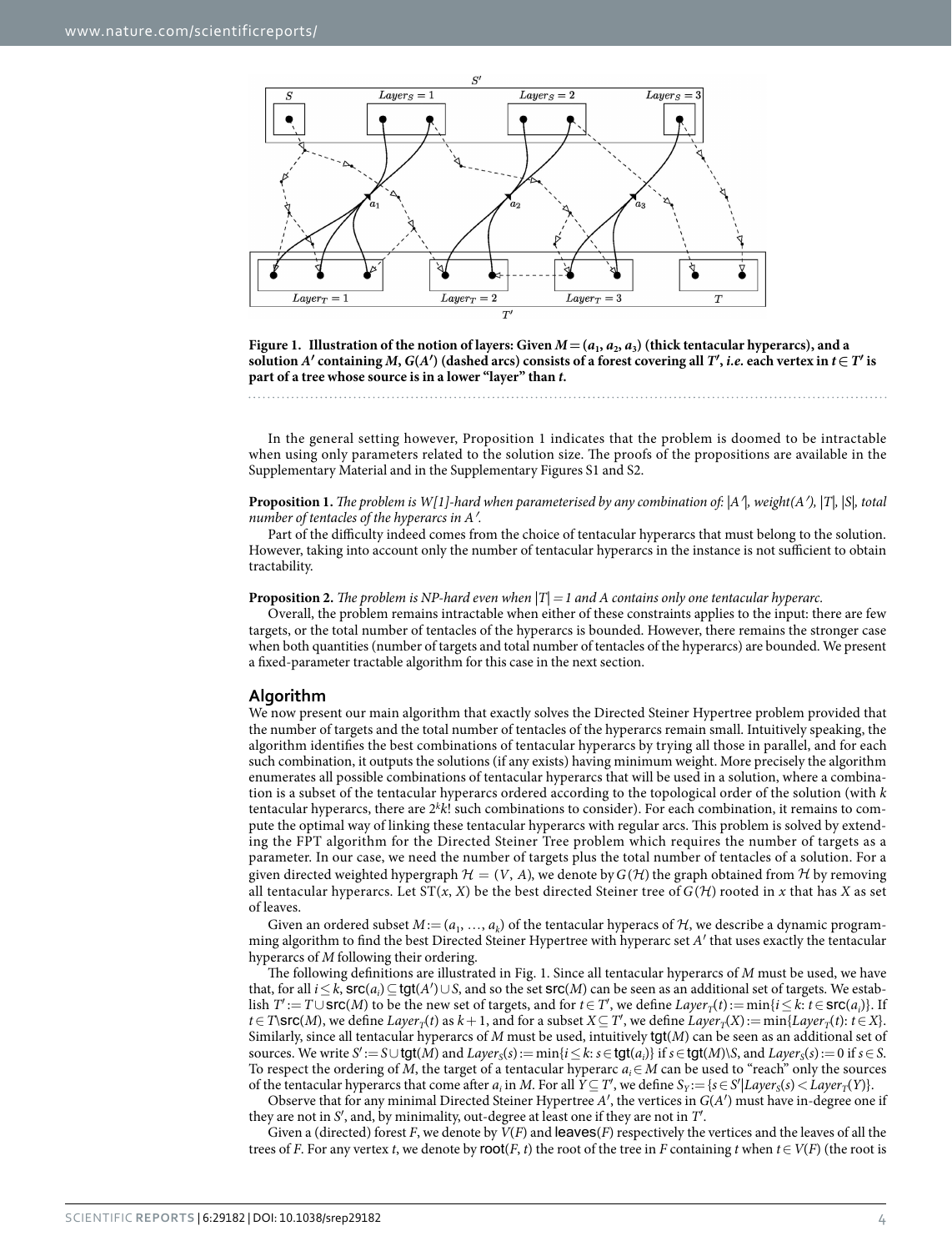the farthest vertex we can reach starting from *t* by following only branches of *F*), or  $\text{root}(F, t) = t$  otherwise (*t* is an isolated node).

For a set of targets *Y*⊆*T'*, we say that a forest *F* of *G*(*H*) *covers Y* if leaves(*F*)⊆*Y* and root(*F*, *t*) ∈ *S*, for all *t*∈*Y*.

**Lemma 1.** *For any optimal solution A′ of the Directed Steiner Hypertree problem given*( , *S T*, ) *as input, if A′ uses exactly the tentacular hyperarcs of an ordered subset M, then G(A′) is a forest covering T′.*

*Proof*. Consider a Directed Steiner Hypertree *A*′. First notice that by minimality, *G*(*A*′) is a forest. Indeed, if some vertex *x* has two incoming arcs in *A*′, denoted by *a* and *a*′, *a* appearing before *a*′ in *A*′, then removing arc *a*′ yields a strictly better solution to the Directed Steiner Hypertree problem. Furthermore, if any  $x \notin T'$  is a leaf of  $G(A')$ , with incoming arc *a*, then *x* is not the head of any arc nor is it part of *T*′. In this case, *a* can be deleted and all leaves are in *T*′.

Consider now any  $t \in T'$ . Let  $s = \text{root}(F, t)$ . Consider the path from *s* to *t*: by minimality, the arcs of the path must appear in the same order as in *A*′ (otherwise some arcs must be deleted), and *s* must appear in the targets of a tentacular hyperarc ordered before any hyperarc of which *t* is a source (or  $s \in S$ ). This implies that  $s \in S_t$ .  $\Box$ 

**Lemma 2.** *Given an ordered subset of tentacular hyperarcs M and any forest F covering T′, there exists a solution A′ of the Directed Steiner Hypertree problem with* ( $H$ , S, T) *as input, where A<sup>'</sup> uses exactly the tentacular hyperarcs of M* in this order, and such that  $G(A') = F$ .

*Proof.* We build *A*′ as follows. We first insert the tentacular hyperarcs (*a*1, …, *ak*) of *M*, in this order. We then insert the arcs of *F* between the tentacular hyperarcs, according to the layer of the root of the tree to which they belong. Formally, let  $D_1$ , ...,  $D_p$  be the directed trees in *F*, and  $s_1$ , ...,  $s_p$  their respective roots. Observe that since all leaves are in *T'*, then each  $s_i$  can be written as  $\text{root}(F, t)$  for some  $t \in T'$ , and thus  $s_i \in S'$  and  $Layer_S(s_i)$  is well-defined and can be computed. For each *j*,  $1 \leq j < k$  (respectively, *j* = 0 or *j* = *k*), we insert between  $a_j$  and  $a_{j+1}$  (resp. before  $a_1$  or after  $a_k$ ), all arcs of all trees  $D_i$  such that  $Layer_S(s_i) = j$ . Within each tree, the arcs are inserted in topological order. There remains to prove that this ordering has the required properties.

We first verify that for any  $t \in T$ , *t* is reached by some hyperarc (tentacular or not) of *A'*. Two cases are possible:

- 1. If  $t = \text{root}(F, t)$  (*i.e.*, either *t* is the root of some tree of  $F$  or  $t \notin V(F)$ ), then  $t \in \text{tgt}(a_i)$  for some  $a_i \in M \subseteq A'$ , thus *t*∈tgt( $A'$ ).
- 2. Otherwise,  $t \in \text{tgt}(a)$  for some arc  $a$  in  $F$ , so  $a \in A'$  and  $t \in \text{tgt}(A')$ .

For any vertex  $x \in \text{src}(a)$  with  $a \in A'$ , we now need to verify that  $x \in S$  or  $x$  is the target of some hyperarc selected before *a*. Three cases apply:

- 1. If *a* ∈ *F* and *x* is not the root of any tree  $D<sub>i</sub>$ , then it has an incoming arc appearing in *A*<sup>*'*</sup> before *a* (since we kept the topological order of each tree).
- 2. If  $a \in F$  and  $x$  is the root of some tree  $D_i$ , then  $x = s_i$ . If  $x \notin S$ , then *Layer*<sub>S</sub>( $x$ ) > 0, and  $x$  is produced by the tentacular hyperarc  $a_{Layer_S(x)}$  which appears before  $a$ .
- 3. If *a* is not an arc of *F*, then it is a tentacular hyperarc,  $x \in T'$ , and  $a = a_j$  for some  $j > Layer_T(x)$ . Let  $s_i$  = **root**(*F*, *x*), then *Layer*<sub>S</sub>( $s_i$ ) + 1 ≤ *Layer*<sub>T</sub>(*x*), and the arc producing *x* is placed before  $a_{Layer_S(s_i)+1}$ , which in turn is before (or equal to) the arcs  $a_{Layer_T(x)}$  and  $a = a_j$ .

Overall, we indeed have a Directed Steiner Hypertree for  $(H, S, T)$  using *M*, where, by construction,  $G(A') = F$ .  $G(A') = F.$ 

**Lemma 3.** For any optimal solution A<sup>*'*</sup> of Directed Steiner Hypertree of  $(H, S, T)$ , if A<sup>*'*</sup> uses exactly the tentacular *hyperarcs of an ordered subset of tentacular hyperarcs M in this order, then G(A′) is a forest covering T′ of minimum weight.*

*Proof.* By Lemma 1, *F*=*G*(*A*′) is already a forest, and it has a total weight of *weight*(*F*)=*weight*(*A*′)−*weight*(*M*). Consider any forest *F*′ of weight *w*′ covering *T*′. By Lemma 2, there exists a solution with weight *weight*(*F*′)+*weight*(*M*), which must be larger than *weight*(*A*′), hence *w*′≥*weight*(*F*), *i.e. F* has minimal weight. ◻

For a set of targets  $Y \subseteq T'$ , let SH<sub>M</sub>(*Y*) be the minimum weight of a forest *F* covering *Y* under the ordering *M*. By Lemma 3, the weight of an optimal solution *A'* of the Directed Steiner Hypertree problem given (*H*, *S*, *T*) as input is *weight*( $M$ ) + SH<sub>M</sub>( $T'$ ) where  $M$  is the ordered set of tentacular hyperarcs used by  $A'$ .

**Theorem 1.** *The optimal value of an instance of*  $(H, S, T)$  *of the Directed Steiner Hypertree problem has value*  $SH<sub>M</sub>(T')$  + weight(M) for some ordering M. Furthermore,  $*SH<sub>M</sub>$  can be computed recursively as follows. For any *Y⊆T′,*

 $SH_M(Y) = \min(\min \{ST(s, Y), s \in S_Y\}, \min_{Y' \subset Y} \{SH_M(Y') + SH_M(Y \setminus Y')\})$ 

*Proof.* Assume first that the optimal forest *F* covering *Y* is a tree and let  $s \in S_Y$  be its root. Then  $SH_M(Y) = ST(s, Y)$  $=$ min{ST(*s*, *Y*), *s*  $\in$  S<sub>*Y*</sub>}.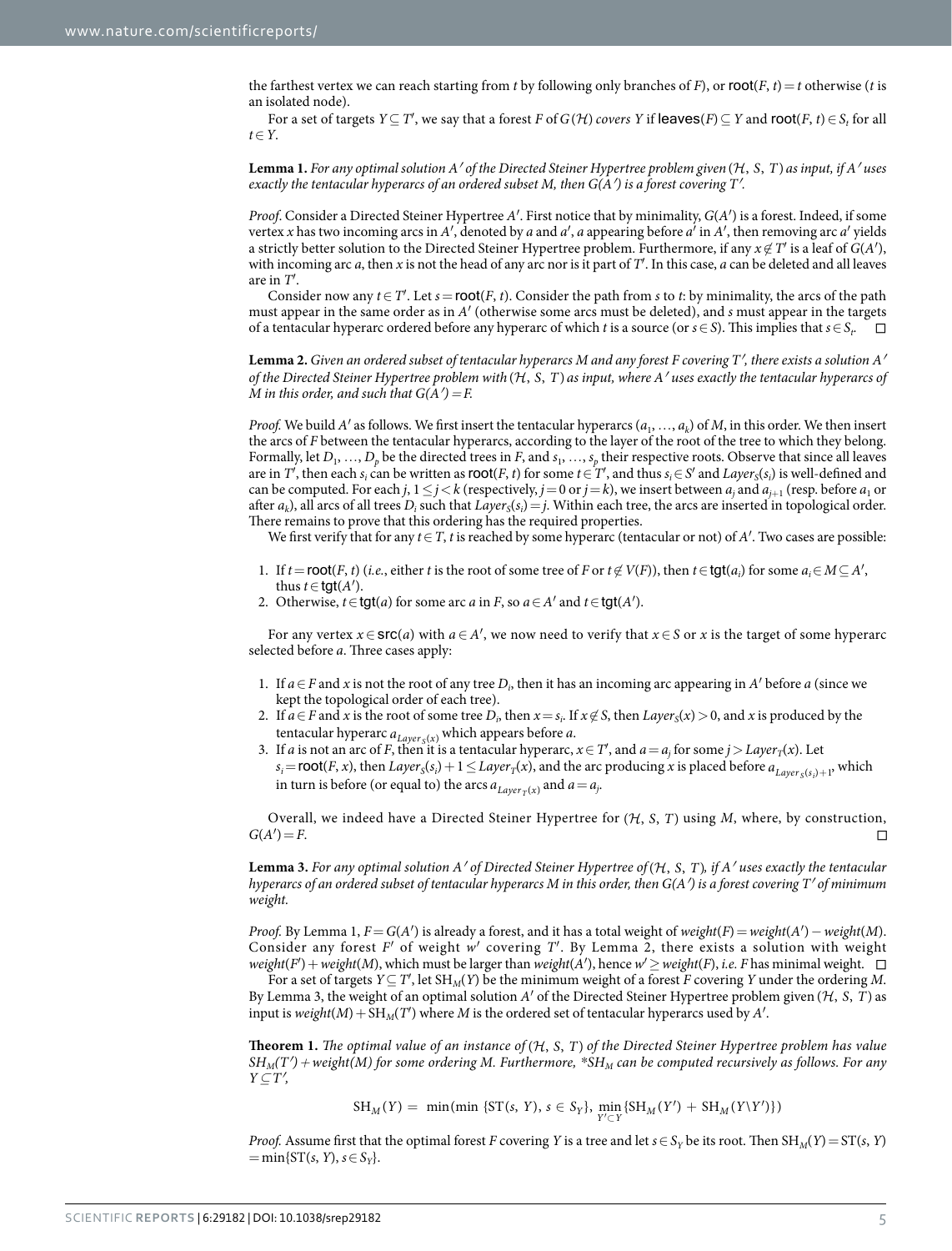Assume now that *F* has at least two trees. Let  $Y' :=$  leaves  $(F_1)$  where  $F_1$  is a tree of *F*. Notice that since  $F_1$  and the other trees of *F* do not intersect, we have *weight*(*F*) = *weight*( $F_1$ ) + *weight*( $F_1$ ). Furthermore,  $F_1$  is an optimal forest covering *Y'* and  $F\backslash F_1$  is an optimal forest covering *Y*\*Y'* since otherwise, the union of two better solutions would lead to a better forest covering *Y*. We then have that  $SH_M(Y) = SH_M(Y) + SH_M(Y)Y'$  and  $SH_M(Y) \ge \min_{Y' \subset Y} \{SH_M(Y') + SH_M(Y \setminus Y')\}$ ). Finally, assume that there exists  $Y' \subseteq Y$  such that  $SH_M(Y) > SH_M(Y') + H_M(Y)$  $SH_M(Y|Y')$  and let *F'* (resp. *F''*) be an optimal forest covering *Y'* (resp. *Y*\*Y'*). Then *F'*∪*F''* would be forest covering *Y* of weight  $weight(F' \cup F'') \leq SH_M(Y') + SH_M(Y \setminus Y') < F$ , contradicting the optimality of *F*. Thus  $SH_M(Y) = min\{SH \cup (Y') + SH \cup (Y \setminus Y')\}$  $=\min_{Y' \subset Y} \{ SH_M(Y') + SH_M(Y \setminus Y') \}.$ 

**Theorem 2.** *The Directed Steiner hypertree problem is Fixed-Parameter Tractable for the parameters |T| and total number of tentacles of the hypergraph.*

*Proof.* The algorithm computes SH*M*(*T*′) for each ordered subset *M* of tentacular hyperarcs. Since the number of tentacular hyperarcs is bounded by the total number of tentacles *k* of the hypergraph, there are at most 2*<sup>k</sup> k*! ordered subsets of tentacular hyperarcs. For a given *M*, we now compute SH*M*(*T*′) using a dynamic programming algorithm induced by the recursion of Theorem 1. We need to store the value of SH*M*(*Y*′) for every subset *Y*′ of *T*′. Since the size of *T'* is bounded by  $k+|T|$ , we have at most  $2^{k+|T|}$  such subsets. Finally, since for every vertex *s* and every *Y*<sup>'</sup>  $\subseteq$  *T*', the computation of ST(*s*, *Y*<sup>'</sup>) is FPT in  $|Y'| \le |T'| \le k + |T|$ , the total running time of the algorithm is FPT in  $k + |T'|$ .

#### **Application**

The main objective of microbial consortia engineering is to highlight their capacity to reach enhanced productivity, stability or metabolic functionality[3](#page-10-14) . More in particular in this paper, we explore the possibility of such consortia to produce compounds of interest using low cost substrates (such as, for instance, the waste of other industries).

We initially focused attention on the production of two bioactive compounds: penicillin and cephalosporin C, useful to the pharmacology industry for their antibiotic properties. For this production, a synthetic consortium defined as a system of metabolically engineered microbes which are modified by genetic manipulations and/or regulatory processes<sup>2</sup> has been tested, using distant species as will be explained in the first example. The goal in this case was to take advantage of the different metabolic capabilities of the organisms composing the consortium for the *de novo* synthesis of bioactive metabolites and to show that the model is able to select the Directed Steiner Hypertree of least cost to produce one or a set of metabolites of interest.

We then considered the case of an artificial consortium. This corresponds to a system composed of wild-type populations that do not naturally interact<sup>2</sup>. We tested the association of a natural 1,3-propanediol (PDO) producer *Klebsiella pneumoniae* with an acetogenic Archae *Methanosarcina mazei*. The goal is to obtain a higher yield of 1,3-propanediol. Indeed, production of this compound in a pure culture of *K. pneumoniae* is associated with production of acetate. The latter has an inhibiting effect on bacterial growth, and ultimately also on the production of PDO. Hence associating *K. pneumoniae* with a methanogen has been proposed to reduce such effect<sup>5[,10](#page-10-6)</sup>.

All the genome-scale models (GEMs) used were extracted from  $KEGG<sup>18</sup>$  using METEXPLORE<sup>19</sup>. In both examples, cofactors and co-enzymes obtained from a list available in KEGG<sup>18</sup> were removed. The networks, constructed as explained previously, were filtered using a lossless compression step (see Supplementary Material and Supplementary Figures S3 and S4). The resulting networks have a high number of tentacular hyperarcs. In the first case, the directed hypergraph contains 10087 arcs and 285 tentacular hyperarcs (that is, arcs with at least two substrates). The total number of tentacles of the graph is 575. In the case of improved PDO production, the network contains 1606 arcs and 71 tentacular hyperarcs for a total number of tentacles of 142. Because of the high number of total spreadness, we used an ASP (Answer Set Programming) solver<sup>16</sup> to enumerate the optimal solutions, namely the sets of reactions with minimum total weight such that the target compound(s) could be produced using only the given substrate(s).

In the absence of any prior knowledge, the weights were set uniformly using as *a priori* the fact that endogenous reactions should be easier to use than transport ones (no need to export or to uptake compounds) and than insertions (since this implies introducing one or several genes and over-expressing them).

Therefore, the following weights were first applied: *wworker*=1, *wother*=100, *wtransition*=100. Notice that the weight of the (hyper)arcs that are present in the organisms forming the consortium is not zero, but instead equal to a value above zero that remains however small in relation to the weights of an insertion or of a transition. The motivation for this is to favour solutions which, while minimising the number of insertion or transition hyperarcs that are used, also minimise the number of hyperarcs corresponding to reactions that are internal to the microorganisms in the consortium.

In the second application, two sets of transport weights were adopted, one a refinement of the first, as will be explained later on.

**Antibiotics production.** In this first application, a synthetic consortium of three Actinobacteria (*Streptomyces cattleya*, *Rhodococcus jostii* RAH\_1, *Rhodococcus erythropolis* BG43) and one methanogenic Archaea (*Methanosarcina barkeri*) was tested to determine which microbial consortium could produce a set of metabolites of interest. In this case, two well-known beta-lactam antibiotics (penicillin and cephalosporin C) were selected. Both active compounds belong to the cephalosporin/penicillin pathway and share several metabolic reactions. They also have a common precursor, namely isopenicillin N, are commonly used for their antibacterial properties and are naturally produced by fungi belonging to the *Aspergillus* and *Cephalosporium* species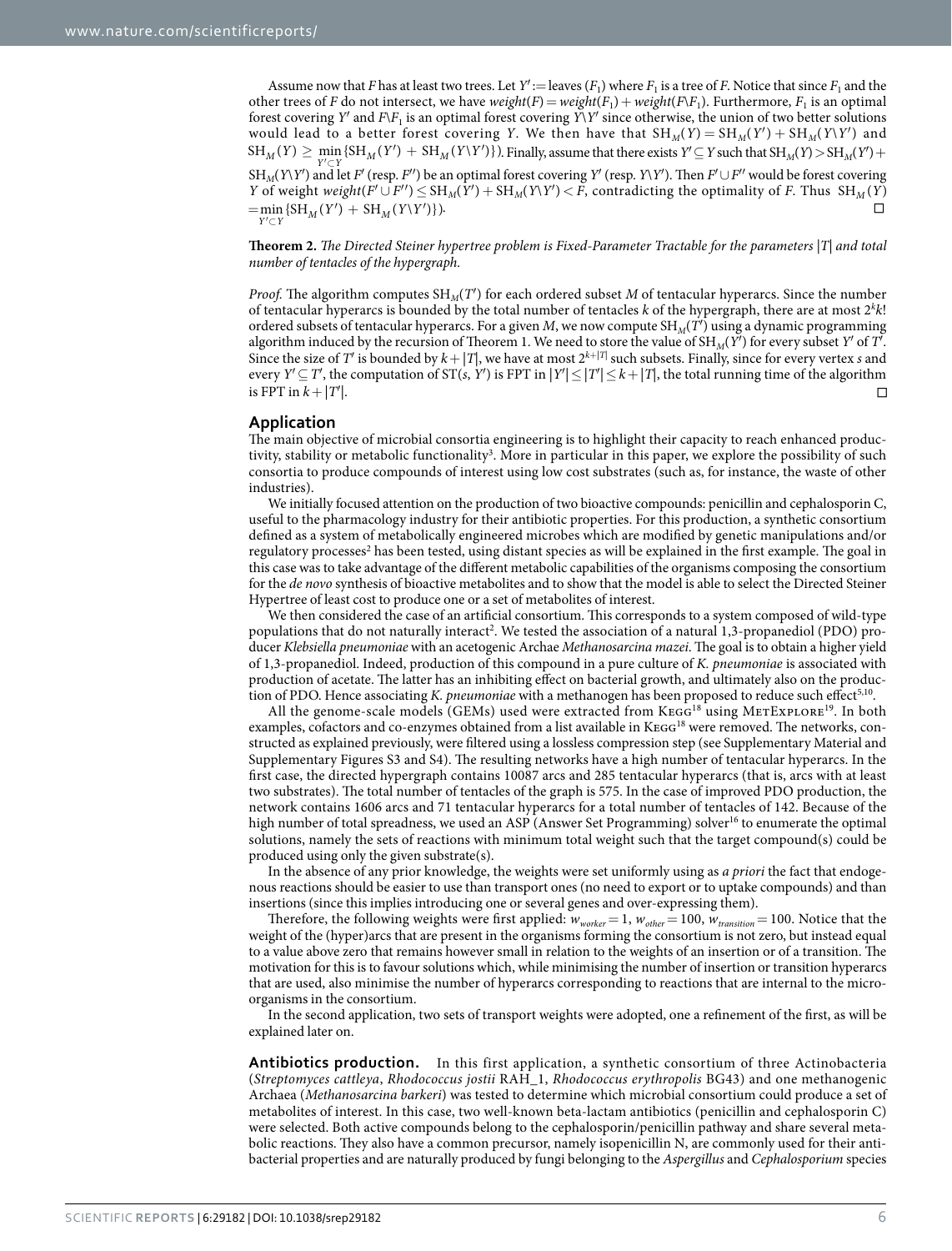

<span id="page-6-0"></span>**Figure 2. Representation of two solutions of minimum weights.** The circles are compounds. Black hyperarcs are endogenous reactions, that is reactions already present in the organisms forming the consortium, while purple-dashed hyperarcs are the reactions that were inserted. Green arcs represent the transport of pyruvate from *Streptomyces cattleya* to *Methanosarcina barkeri* and of 2-oxoadipate from *M. barkeri* to *S. cattleya*. The widths of the arcs are proportional to the assigned weights. Grey-dashed arcs represent an alternative path of endogenous reactions in the upper part of glycolysis. Hence, the second solution uses this path instead of the one just below to link *β*-D-glucose to D-glyceraldehyde 3-phosphate.

(*Aspergillus chrysogenum* and *Cephalosporium acremonium* respectively)[20.](#page-10-18) In this case, cellulose was used as carbon source. Indeed, life on earth depends on photosynthesis, which results in the production of plant biomass having cellulose as major component, and cellulosic materials are particularly attractive in this context because of their relatively low cost and plentiful supply<sup>21</sup>.

Microorganisms were chosen because of the availability of Actinobacteria to produce bioactive compounds (representing about 45% of all the microbial bioactive products discovered $22$ ). Furthermore, the phylogenetic distance between Actinobacteria and Archaea suggests variability in their metabolisms. The presence of reactions that are specific to each organism means that there might be a gain in the overall metabolic capabilities from making the two bacteria work together. Using a consortium could thus be more efficient to produce one or several of the metabolites of interest. In addition, two other organisms (henceforth called *reference organisms*) were used for reaction insertion: *Aspergillus nidulans* and *Streptomyces rapamycinicus*. The first is a fungus known to produce penicillin while the second possesses reactions in the penicillin/cephalosporin C pathway, and in particular those needed to produce cephalosporin C. All the reactions present in the reference organisms were added to the four prokaryotes forming the consortium (as described in Model adopted).

Four solutions with a minimum cost of 528 (2 transports, 3 insertions, and 28 endogenous reactions) are found. All of them are composed of *Streptomyces cattleya* and *Methanosarcina barkeri* showing that topologically, there is no need to use the other two Actinobacteria to produce both beta-lactam antibiotics. Two of them are presented in [Fig. 2](#page-6-0). The other two use another metabolite transport (*i.e.* L-2-aminoadipate) and are illustrated in the Supplementary Figure S5. In this case, the insertion of the reaction transforming 2-oxoadipate into L-2-aminoadipate is proposed in *M. barkeri* and L-2-aminodipate is transported into *S. cattleya.*

Three tentacular hyperacs are used in this case. One of the reactions is N-(5-amino-5-carboxypentanoyl)- L-cysteinyl-D-valine synthase that converts L-2-aminoadipate, L-valine and L-cysteine into *δ*-(L-2-aminoadipyl)- L-cysteinyl-D-valine, which is the starting point for the production of penicillin and cephalosporin C. All metabolites previously mentioned can be produced from pyruvate. The requirements to produce the three substrates of N-(5-amino-5-carboxypentanoyl)-L-cysteinyl-D-valine synthase using a solution of minimum weight therefore force to go back into the bacterium producing both amino-acids (L-valine and L-cysteine), in this example *S. cattleya*. The two other tentacular hyperarcs correspond to the reactions for citrate synthase (converts acetyl-CoA, H20 and oxaloacetate into citrate and CoA) and AcetylCoA:2-oxoglutarate C-acetyltransferase (transforms 2-oxoglutarate and AcetylCoA into Homocitrate ((R)-2-hydroxybutane-1,2,4 tricarboxylate).

**Industrial biotechnology: Production of 1,3-propanediol and methane.** The compound 1,3-propanediol (PDO) is of high interest in biotechnology since it is used as a building block in polymers<sup>23</sup>. Bizukojc *et al.*[10](#page-10-6) reported that the co-culture of the 1,3-propanediol producer *Clostridium butyricum* with a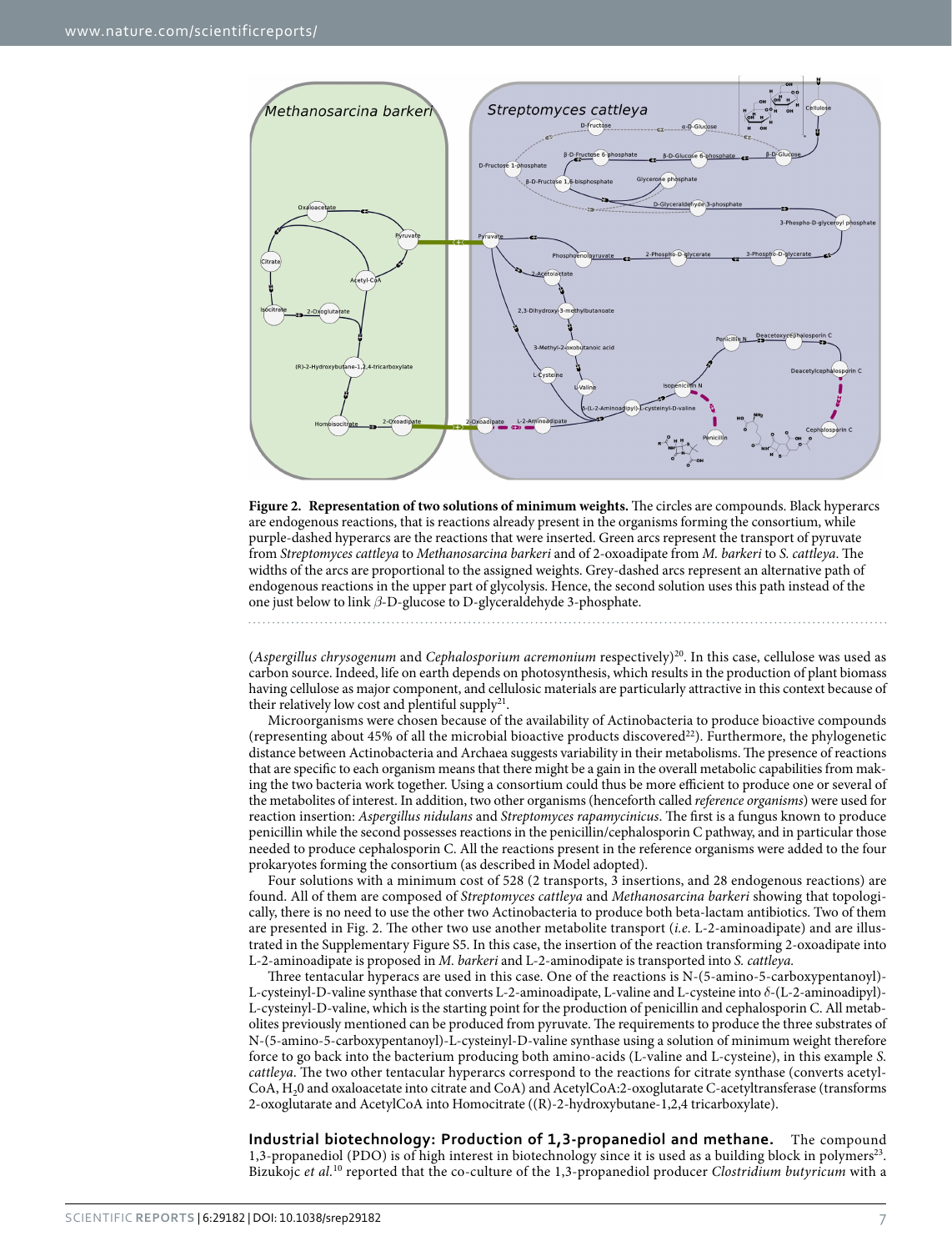

<span id="page-7-0"></span>**Figure 3. Solutions with uniform weights for the production of 1,3-propanediol from glycerol in**  *K. pneumoniae* **and** *M. mazei***.** Black hyperarcs are endogenous reactions and green arcs represent transports. Grey dashed hyperarcs represent alternative paths.



<span id="page-7-1"></span>**Figure 4. Solutions with reduced weight for acetate and formate to produce 1,3-propanediol from glycerol in** *K. pneumoniae* **and** *M. mazei***.** Black hyperarcs are endogenous reactions and green arcs represent transports, here acetate from *K. pneumoniae* to *M. mazei*. The grey dashed arcs represent the alternative solution.

methanogenic Archaea, namely *Methanosarcina mazei*, could lead to a better yield of production. Indeed, in *C. butyricum*, production of PDO leads to the production of acetate as well as of a side-compound, the latter then participating in the production in *M. mazei* of methane, which is the main molecule in the composition of biogas.

In this example, another PDO producer and Enterobacteria glycerol scavenger, namely *Klebsiella pneumoniae*, is associated with *Methanosarcina mazei* to produce 1,3-propanediol and methane. Both organisms have the capacity to produce the target compounds. Hence, no reference organisms were used. The weights were first set as in the previous section (*i.e. wworker*=1, *wother*=100, *wtransition*=100). The only authorised source was glycerol. Indeed, glycerol is a by-product of biodiesel biodiesel. It therefore is a substrate of choice for biotechnological processes<sup>[24](#page-10-22)</sup>. In this case, we have two targets: 1,3-propanediol and methane.

We obtain six solutions with the same weight of 110 (1 transition and 10 endogenous reactions). In *K. pneumoniae*, there are two ways of reaching glycerone phosphate from glycerol. Moreover, two different reactions are possible to transform pyruvate into acetyl-CoA, one of them forming also formate. Finally, in the solutions obtained, there is also the possibility to exchange pyruvate instead of Acetyl-CoA. This therefore leads to six solutions (four of them are represented in [Fig. 3,](#page-7-0) the last two are available in the Supplementary Figure S6).

In this case, the community does not exchange acetate but acetyl-CoA or pyruvate. In eukaryotes, transporters of acetyl-CoA are known in several pluricellular organisms and also in yeast. However, no transporter of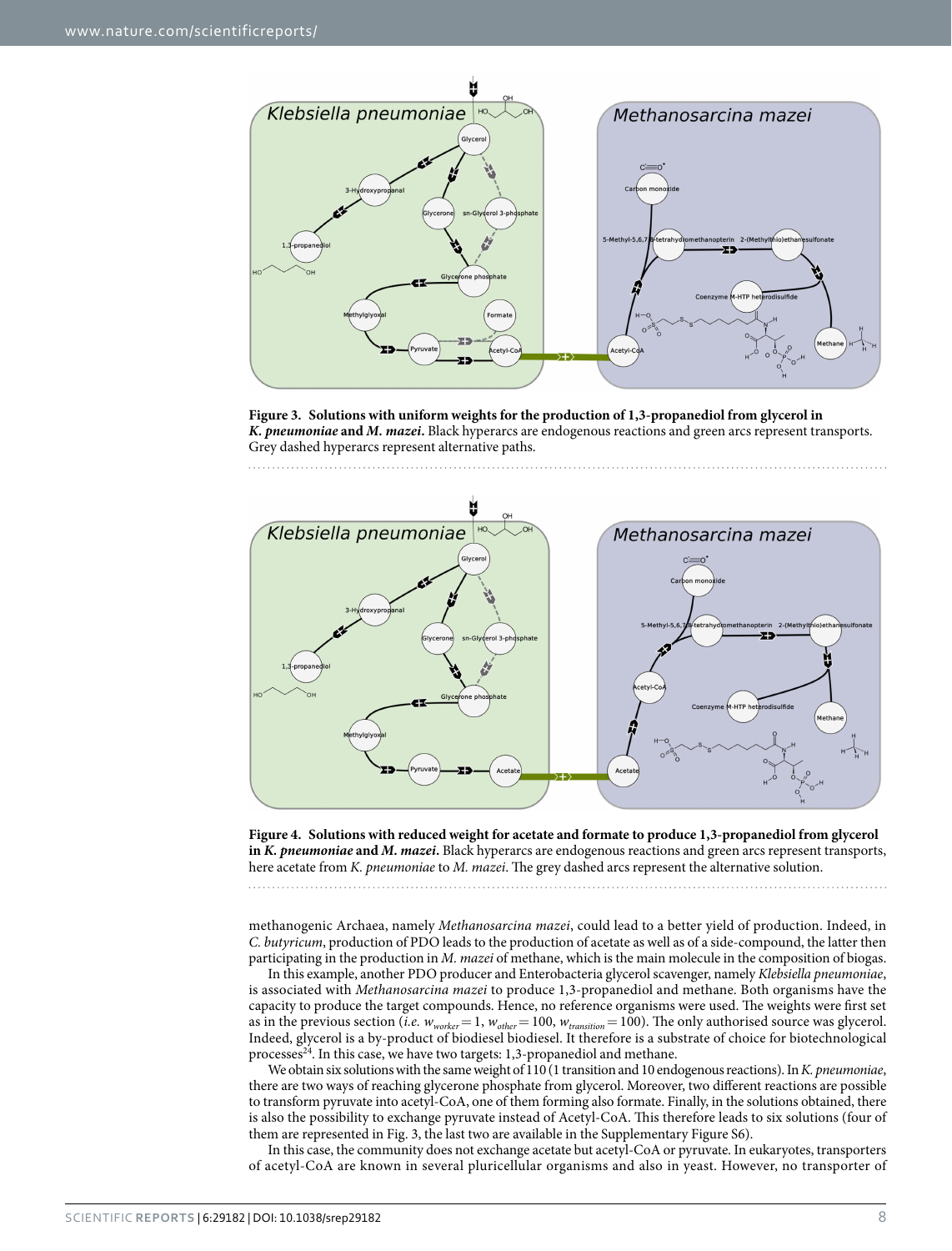acetyl-CoA has been detected in organisms close to the ones used in our case. Moreover, a pool of acetyl-CoA is essential to *K. pneumoniae*. Indeed, Jung *et al.*[25](#page-10-23) reported that a mutant with a reduced pool of acetyl-CoA showed growth retardation and redox imbalance. Therefore, it is not clear whether *K. pneumoniae* has an advantage in sharing acetyl-CoA or pyruvate (which is a substrate for the reactions producing acetyl-CoA). However, as stated previously, the production of 1,3-propanediol is associated with the synthesis of acetate and formate. Those by-products are inhibiting for *K. pneumoniae* and can reduce both its growth and the produc-tion of 1,3-propanediol<sup>[25,](#page-10-23)26</sup>. Finally, *K. pneumoniae* possesses a citrate/acetate exchanger<sup>27</sup> which is CitW, and *Methanosarcina* spp. can grow on acetate although other substrates might be preferred. This indicates the possibility of an exchange of acetate between the two organisms since transport is possible in both species. We therefore decided to diminish the weight of the transport of those organic acids to  $w_{transition} = 50$ .

Two minimum solutions were obtained with a weight of 61 (the acetate transport with *wtransition*=50 and 11 endogenous reactions). They are presented in [Fig. 4](#page-7-1).

We can observe that this solution is really close to the previous one. Here, pyruvate is used to produce acetate (pyruvate:ubiquinone oxidoreductase) which is then exchanged from *K. pneumoniae* to *M. mazei*. The resulting pathway is in agreement with the one described by Sabra *et al.*[5](#page-10-15) .

#### **Discussion**

The method introduced in this paper allows to infer topological sub-networks to produce target compounds using one or several microorganisms forming a consortium. Ensuring that a component will be produced as much as it will be consumed according to stoichiometric coefficients leads to a more complex problem. Since we do not use such coefficients, a conservative hypothesis was adopted. This induces the exclusion of some cycles where a substrate used in a reaction is immediately formed again (such phenomenon appears for example in the phosphotransferase system in *E. coli*). Without stoichiometric coefficients, we cannot guarantee that the intermediate substrates of the cycles will be all regenerated by a solution. Prohibiting those cycles allows us to ensure that all solutions are feasible by themselves, meaning that all intermediates are at least as much produced as they are consumed (regardless of the remaining of the network).

Once a solution is obtained several points must be verified.

In the first example, only two of the four bacteria were selected to produce the two compounds of interest, showing the ability of our algorithm MULTIPUS to not only identify the less costly solution, but also to select the best consortium among a larger set of microorganisms given as input.

In this synthetic bacterial consortium defined by *Streptomyces cattleya* and *Methanosarcina barkeri*, pyruvate and either 2-oxoadipate or L-2-aminoadipate are exchanged between the two prokaryotes. The organisms therefore need to be able to export and uptake the three compounds. It was shown that *Methanosarcina barkeri*–the model species of the genus *Methanosarcina* whose properties are shared by most of the others<sup>28</sup>–grows on pyru-vate, the uptake being done by passive diffusion<sup>[29](#page-10-27)</sup>.

Moreover, *Streptomyces coelicolor* is able to transport monocarboxylates such as pyruvate by secondary carriers and active transporters<sup>30</sup>. Although pyruvate transporters have not yet been shown to exist in *S. cattleya*, it is probable that the transport of pyruvate is nevertheless possible since it happens in a closely related organism (*i.e. S. coelicolor*)[30](#page-10-28).

As concerns the second exchange, mitochondrial transporters for oxodicarboxylic acids (oxodicarboxylate carrier proteins (ODCs)) such as 2-oxoadipate and 2-oxoglutarate were reported in yeast (*Saccharomyces cerevisiae*) and in human[31](#page-10-29),[32](#page-10-30). Both human and yeast ODCs catalyse the transport of 2-oxoadipate and 2-oxoglutarate by a counter-exchange mechanism. Moreover, L-2-aminoadipate is also transported by the human ODC<sup>[31](#page-10-29)</sup>. However, no homologous genes were found in Archaea and Actinobacteria (using a Blast analysis), neither did we find any information about the presence of such transporters in *Methanosarcina* or *Streptomyces*. Further experiments will therefore be needed to determine whether the two species constituting the microbial consortium do possess the ability to uptake and export 2-oxoadipate. Moreover, if it is confirmed that these two bacterial strains indeed lack this ability, an insertion of ODCs might still be possible, similarly to what was performed in *Escherichia coli* using human ODCs<sup>[31](#page-10-29)</sup>

Although the production of two beta-lactam antibiotics destroys the walls of positive Gram bacteria, *Streptomyces* is well-known for possessing a gene cluster which orchestrates antibiotic biosynthesis. Such cluster consists of resistance, transport and regulatory genes physically linked and coordinately regulated with genes encoding biosynthetic enzymes<sup>[33](#page-10-31)</sup>. Among such species, *Streptomyces clavuligerus* produces several beta-lactam compounds, such as cephamycin C, clavulanic acid (an inhibitor of several beta-lactamases able to inactivate pen-icillins<sup>[20](#page-10-18)</sup>) and other structurally related clavams<sup>[34](#page-10-32)</sup>. Moreover, thienamycin, a carbapenem compound belonging to a class of beta-lactam antibiotics, is produced by *S. cattleya*. This metabolite employs a similar mode of action as penicillins through disrupting the cell wall synthesis (peptidoglycan biosynthesis) of various Gram-positive and Gram-negative bacteria. It further presents a resistance to bacterial beta-lactamases enzymes<sup>[20](#page-10-18)[,35](#page-10-33)</sup>. Therefore, *S. cattleya* could produce the two beta-lactam antibiotics without affecting its bacterial growth.

One must however call attention here to the fact that cultivating an aerobiose Actinobacteria and an anaerobiose Archaea in a same culture may be difficult. On one hand, several anaerobic-aerobic co-cultures have already been reported<sup>[36](#page-10-34)</sup>. Indeed, because of the low solubility and diffusibility of oxygen in water, anaerobic micro-niches can be created and maintained in an aerobic environment<sup>36</sup>. On the other hand, we have here two mesophilic species: *Streptomyces* sp. (with a temperature growth interval between 25 °C and 35 °C) and *Methanosarcina* sp. (with an optimum of growth around  $37^{\circ}$ C)<sup>37</sup>. In this context, the synthetic bacterial consortium will be able to grow together without major difficulties.

At their bacterial growth temperature (between 25°C and 37°C), we exclude a possible temperature-dependent biosynthetic pathway of antibiotic compounds as already reported for actinorhodin<sup>38</sup>. Indeed, the expression of the actinorhodin gene cluster was showed to be impossible at high temperatures (45 °C) and instead realised at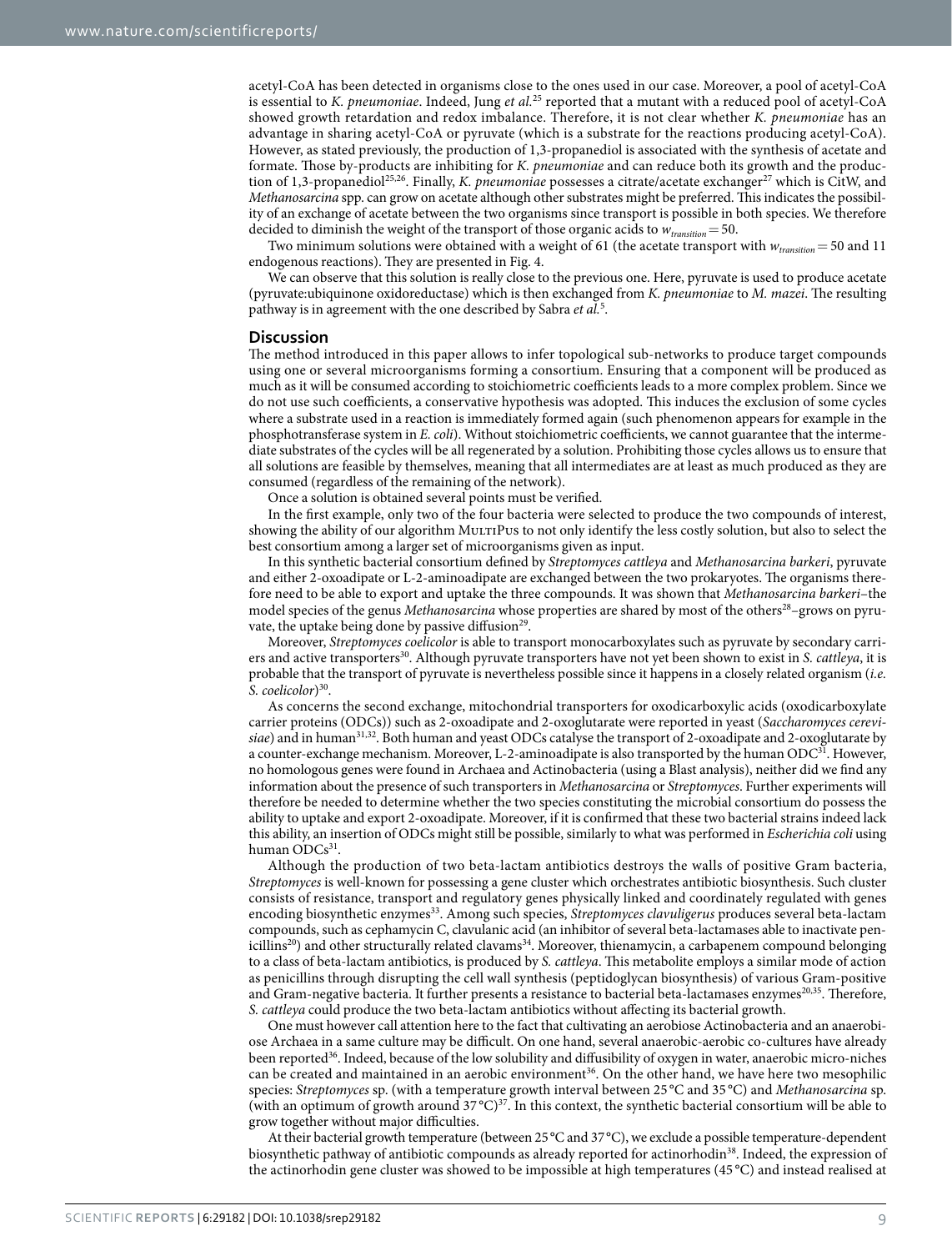30 °C and at 37 °C, suggesting that it could thus depend on the temperature[38](#page-10-36). Under such conditions, the penicillin and cephalosporin C gene cluster should therefore be heterologously expressed by the consortium which should be able to produce the two well-known beta-lactam antibiotics.

In the second example, we retrieved a possible network for the joint production of 1,3-propanediol and methane. In Jung *et al.*[25,](#page-10-23) attempts to reduce the production of by-products such as acetate through gene deletion led to a growth defect in *K. pneumoniae*. In those experiments, the yield of 2,3-butanediol (BDO) is improved by deletion of *pflB*, possibly because of the accumulation of pyruvate, a precursor of BDO. Indeed, *pflB* with *ldhA* encodes the pyruvate formate-lyase enzyme. Nevertheless in our case, pyruvate is not a precursor of PDO, hence the deletion of the same gene (*pflB*) would have a negative impact since the growth of the cells would be impaired by the redox imbalance created. Hence the possibility of the association with an acetogenic Archaea is of great interest to regulate acetate production.

In Bizukojc *et al.*[10,](#page-10-6) an *in silico* simulation of the co-culture of another propanediol producer, namely *Clostridium butyricum*, with *M. mazei* showed an improvement in the growth of *C. butyricum* due to the consumption of acetate by *M. mazei*. Such consumption alleviates the inhibition of acetate. A similar effect should be expected for *Klebsiella pneumoniae*. The lighter weight assigned to the exchange of acetate allowed us to retrieve a feasible solution. Although acetate can be utilised almost completely by *M. mazei* for its growth, it is necessary to have methanol (present in raw glycerol obtained from biodiesel plant) in the medium to produce methane. However, even if the production of methane is low, the association of the two organisms will decrease the concentration of extracellular acetate, which is toxic for *K. pneumoniae*, hence increasing the yield of PDO. Co-cultures of *Clostridium* sp. associated to methanogenes such as *Methanosarcina sp.* CHTI55 have been described in the literature, showing acetate utilisation by methanogene organisms<sup>39</sup>. The use of an Enterobacteria, *Klebsiella pneumoniae*, as the propanediol producer in co-culture with methanogenes has been less described. Hence, more extensive tests on the feasibility using classical optimisation techniques are needed, even though the process and apparatus for such associations have been patented<sup>40</sup>.

As shown in this second application, we can assign a non uniform weight to the exchange of compounds between organisms, the insertion of exogenous reactions or the use of internal reactions. Using a biological *a priori* to tune the weights assigned to each reaction is helpful to obtain a realistic solution. Indeed, the weight of an inserted reaction can be set more precisely by taking into account, for example, gene-reaction associations. Reactions catalysed by protein complexes require the insertion of several genes, hence may be harder to handle than those associated to single genes. Using the AND/OR relations available in the SBML models, insertion weights may thus be adapted to reflect those difficulties. Moreover, if information about the inserted organisms is available, more complex weights can be computed, taking into account enzyme promiscuity, catalytic performance, gene compatibility<sup>41</sup>, but also for example the toxicity of side-products or even a known difficulty of enzyme incorporation. The exchange weights are harder to evaluate, however information about transporters (active or passive) for export and uptake may be taken into account to tune the exchange reactions. For example, a passive transporter is costless, molecules move across the membrane without energy input; on the contrary, an active transporter such as an ATP-powered pump will be costly since it requires the hydrolysis of ATP into ADP. Attributing a relative weight inside each category as briefly described above may be straightforward. What may be more difficult is to decide on how to balance such weights across the three categories. This may require some trial and error, and be dependent on the *in silico* experiment that is considered.

#### **Conclusion**

We proposed a new topological method, called MultiPus, to select possible microbial consortia for the production of compounds of interest.

With MultiPus, any situation of both exogenous and endogenous compounds might be considered, as well as larger initial consortia whose final composition in terms of species is then optimised by the method. Finally, by setting the sources required, one can test the possibility of using low-cost substrates for the production of high value chemicals.

As a *post-processing* step, classical methods of flux balance analysis (using the inferred topological network) can be employed to predict product yield<sup>42-44</sup>. Gene over-expression and knock-out can moreover be explored in order to guarantee both growth and production of the compound(s) of interest, but also interaction among the species present in the consortium<sup>45,46</sup>.

Indeed, the species that are part of the consortium may not have the same growth rate, hence may not reach an equilibrium in terms of composition when all organisms are present. Stable growth and equilibrium in biomass of the community which is being considered is of importance, and stoichiometric models could be used to predict such equilibrium $11,47$ . If balance cannot be reached, it is necessary to create a beneficial interaction among the organisms involved (mutualism or syntrophy) to guarantee the success of the synthetic community<sup>48</sup>. If needed, mutualism can be enforced by genetic engineering, for example by creating auxotrophic strains; this will force a cross-feeding between organisms, regulating the growth of the species composing the co-culture<sup>49,50</sup>.

This first model allows to infer topologically possible insertions for heterologous expression and the usage of a mixed culture for the production of exogenous and/or endogenous target compounds. Moreover, MultiPus may thus enable to establish which co-cultures could be interesting to use in order to avoid the inhibition of co-products (*e.g.* 1,3-propanediol). It is a good starting point, that should be associated in the future with more quantitative methods in order to guarantee maintenance and growth of the organisms in communities (for instance, taking into account account electron transport and/or red/ox balance).

The implementation of the algorithm is available at: [http://multipus.gforge.inria.fr.](http://multipus.gforge.inria.fr)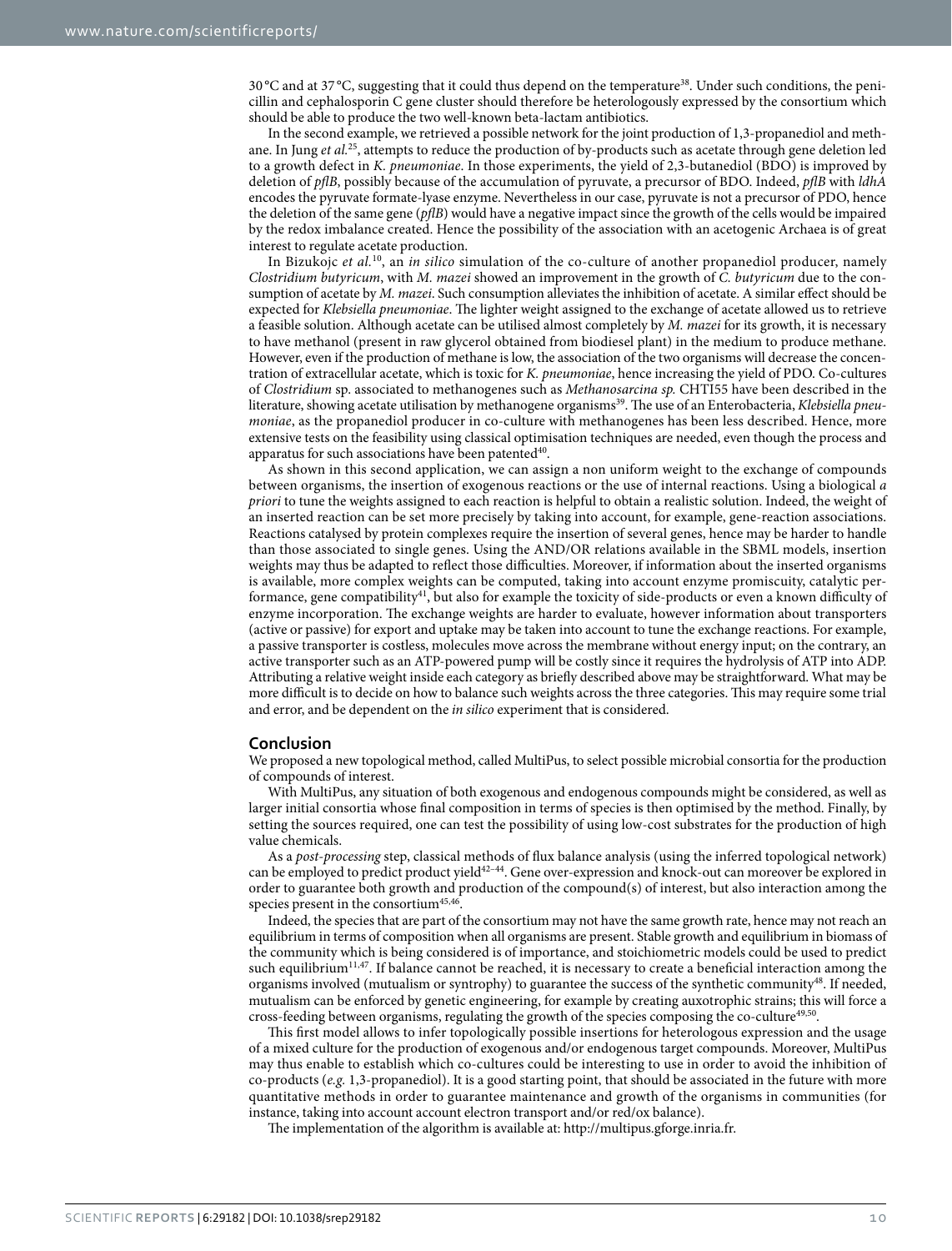#### **References**

- 1. Ro, D.-K. *et al.* Production of the antimalarial drug precursor artemisinic acid in engineered yeast. *Nature* **440,** 940–943 (2006).
- <span id="page-10-1"></span><span id="page-10-0"></span>2. Bernstein, H. C., Paulson, S. D. & Carlson, R. P. Synthetic Escherichia coli consortia engineered for syntrophy demonstrate enhanced biomass productivity. *J. Biotechnol.* **157,** 159–166 (2012).
- <span id="page-10-14"></span>3. Brenner, K., You, L. & Arnold, F. H. Engineering microbial consortia: a new frontier in synthetic biology. *Trends Biotechnol.* **26,** 483–489 (2008).
- 4. Momeni, B., Chen, C.-C., Hillesland, K. L., Waite, A. & Shou, W. Using artificial systems to explore the ecology and evolution of symbioses. *Cell. Mol. Life Sci.* **68,** 1353–1368 (2011).
- <span id="page-10-15"></span>5. Sabra, W., Dietz, D., Tjahjasari, D. & Zeng, A.-P. Biosystems analysis and engineering of microbial consortia for industrial biotechnology. *Eng. Life Sci.* **10,** 407–421 (2010).
- <span id="page-10-2"></span>6. Bourdakos, N., Marsili, E. & Mahadevan, R. A defined co-culture of Geobacter sulfurreducens and Escherichia coli in a membraneless microbial fuel cell. *Biotechnol. Bioeng.* **111,** 709–781 (2014).
- <span id="page-10-3"></span>7. Mnif, I. *et al.* Biodegradation of diesel oil by a novel microbial consortium: comparison between co-inoculation with biosurfactantproducing strain and exogenously added biosurfactants. *Environ. Sci. Pollut. Res. Int.* **22,** 14852–14861 (2015).
- <span id="page-10-4"></span>8. Timan, D. *Resource Competition and Community Structure* (Princeton Press, 1982).
- <span id="page-10-5"></span>9. Oliveira, N. M., Niehus, R. & Foster, K. R. Evolutionary limits to cooperation in microbial communities. *Pnas* **111,** 17941–17946 (2014).
- <span id="page-10-6"></span>10. Bizukojc, M., Dietz, D., Sun, J. & Zeng, A. P. Metabolic modelling of syntrophic-like growth of a 1,3-propanediol producer, Clostridium butyricum, and a methanogenic archeon, Methanosarcina mazei, under anaerobic conditions. *Bioprocess Biosyst. Engin.* **33,** 507–523 (2010).
- <span id="page-10-7"></span>11. Zomorrodi, A. R., Islam, M. M. & Maranas, C. D. D-OptCom: dynamic multi-level and multi-objective metabolic modeling of microbial communities. *ACS Synth. Biol.* **3,** 247–257 (2014).
- <span id="page-10-8"></span>12. Zomorrodi, A. R. & Maranas, C. D. OptCom: A multi-level optimization framework for the metabolic modeling and analysis of microbial communities. *PLoS Computational Biology* **8** (2012).
- <span id="page-10-9"></span>13. Eng, A. & Borenstein, E. An algorithm for designing minimal microbial communities with desired metabolic capacities. *Bioinformatics* (2016).
- <span id="page-10-10"></span>14. Fellows, M. & Rosamond, F. The complexity ecology of parameters: an illustration using bounded max leaf number. In *Computation And Logic In The Real World*, 268–277 (Springer, 2007).
- <span id="page-10-11"></span>15. Fellows, M. *et al.* The complexity ecology of parameters: An illustration using bounded max leaf number. *Theory Comput. Syst.* **45,** 822–848 (2009).
- <span id="page-10-12"></span>16. Gebser, M., Kaminski, R., Kaufmann, B. & Schaub, T. Clingo=ASP+Control: Preliminary Report. *Technical Communications of the Thirtieth International Conference on Logic Programming* (*ICLP'14*) 1–9 (2014).
- <span id="page-10-13"></span>17. Garey, M. R. & Johnson, D. S. *Computers And Intractability: A Guide To The Theory Of NP-Completeness* (San Francisco, LA: Freeman, 1979).
- <span id="page-10-16"></span>18. Kanehisa, M. & Goto, S. KEGG: Kyoto Encyclopaedia of Genes and Genomes. *Nucl. Acids Res*. **28,** 27–30 (2000).
- <span id="page-10-17"></span>19. Cottret, L. *et al.* MetExplore: a web server to link metabolomic experiments and genome-scale metabolic networks. *Nucl. Acids Res.* **38,** W132–W137 (2010).
- <span id="page-10-18"></span>20. Katz, L. & Baltz, R. H. Natural product discovery: past, present, and future. *J. Ind. Microbiol. Biotechnol.* **43,** 155–176 (2016).
- <span id="page-10-19"></span>21. Lynd, L. R., Weimer, P. J., VanZyl, W. H. & Pretorius, I. S. Microbial cellulose utilization: fundamentals and biotechnology. *Microbiol. Mol. Biol. Rev.* **66,** 506–577 (2002).
- <span id="page-10-20"></span>22. Jose, P. A., Robinson, S. & Jebakumar, D. Non-streptomycete actinomycetes nourish the current microbial antibiotic drug discovery. *Front. Microbiol.* **4,** 2008–2010 (2013).
- <span id="page-10-21"></span>23. Saxena, R., Anand, P., Saran, S. & Isar, J. Microbial production of 1,3-propanediol: recent developments and emerging opportunities. *Biotechnol. Adv.* **27,** 895–913 (2009).
- <span id="page-10-22"></span>24. Da Silva, G. P., Mack, M. & Contiero, J. Glycerol: a promising and abundant carbon source for industrial microbiology. *Biotechnol. Adv.* **27,** 30–39 (2009).
- <span id="page-10-23"></span>25. Jung, M.-Y. *et al.* Improvement of 2,3-butanediol yield in Klebsiella pneumoniae by deletion of the pyruvate formatelyase gene. *Appl. Environ. Microbiol.* **80,** 6195–203 (2014).
- <span id="page-10-24"></span>26. Cheng, K.-k. K., Liu, H.-j. J. & Liu, D.-h. H. Multiple growth inhibition of Klebsiella pneumoniae in 1,3-propanediol fermentation. *Cell* **27,** 19–22 (2005).
- <span id="page-10-25"></span>27. Kästner, C. N., Schneider, K., Dimroth, P. & Pos, K. M. Characterization of the citrate/acetate antiporter CitW of Klebsiella pneumoniae. *Arch. Microbiol.* **177,** 500–506 (2002).
- <span id="page-10-26"></span>28. Balch, W. E., Fox, G. E., Magrum, L. J., Woese, C. R. & Wolfe, R. S. Methanogens: reevaluation of a unique biological group. *Microbiol. Rev.* **43,** 260–296 (1979).
- <span id="page-10-27"></span>29. Bock, A-K., Prieger-Kraft, A. & Schönheit, P. Pyruvate—a novel substrate for growth and methane formation in Methanosarcina barkeri. *Arch. Microbiol.* **161,** 33–46 (1994).
- <span id="page-10-28"></span>30. Getsin, I. *et al.* Comparative genomics of transport proteins in developmental bacteria: Myxococcus xanthus and Streptomyces coelicolor. *BMC Microbiol.* **13,** 279 (2013).
- <span id="page-10-29"></span>31. Fiermonte, G. *et al.* Identification of the human mitochondrial oxodicarboxylate carrier. Bacterial expression, reconstitution, functional characterization, tissue distribution, and chromosomal location. *J. Biol. Chem.* **276,** 8225–8230 (2001).
- <span id="page-10-30"></span>32. Palmieri, L. *et al.* Identification in Saccharomyces cerevisiae of two isoforms of a novel mitochondrial transporter for 2-oxoadipate and 2-oxoglutarate. *J. Biol. Chem.* **276,** 1916–1922 (2001).
- <span id="page-10-31"></span>33. Chater, K. & Bibb, M. Chapter 2. Regulation of bacterial antibiotic production. In *Biotechnology vol. 6: products of secondary metabolism*. 57–105 (VCH, Weinheim, 1997).
- <span id="page-10-32"></span>34. Alexander, D. C. & Jensen, S. E. Investigation of the Streptomyces clavuligerus cephamycin C gene cluster and its regulation by the CcaR protein. *J. Bacteriol.* **180,** 4068–4079 (1998).
- <span id="page-10-33"></span>35. Nuñez, L., Méndez, C., Brãna, A., Blanco, G. & Salas, J. A. The biosynthetic gene cluster for the beta-lactam carbapenem thienamycin in Streptomyces cattleya. *Chem. Biol.* **10,** 301–311 (2003).
- <span id="page-10-34"></span>36. Field, J. a., Stams, A. J. M., Kato, M. & Schraa, G. Enhanced biodegradation of aromatic pollutants in cocultures of anaerobic and aerobic bacterial consortia. *Antonie van Leeuwenhoek* **67,** 47–77 (1995).
- <span id="page-10-35"></span>37. Gunnigle, E. *et al.* A functional approach to uncover the low-temperature adaptation strategies of the archaeon Methanosarcina barkeri. *Appl. Environ. Microbiol.* **79,** 4210–4219 (2013).
- <span id="page-10-36"></span>38. Chen, W. & Qin, Z. Development of a gene cloning system in a fast-growing and moderately thermophilic Streptomyces species and heterologous expression of Streptomyces antibiotic biosynthetic gene clusters. *BMC Microbiol.* **11,** 243 (2011).
- <span id="page-10-37"></span>39. Koesnandar, Nishio, N., Kuroda, K. & Nagai, S. Methanogenesis of glucose by defined thermophilic coculture of Clostridium thermoaceticum and Methanosarcina sp. *J. Ferment. Bioeng.* **70,** 398–403 (1990).
- <span id="page-10-38"></span>40. Friedmann, H. & Zeng, A.-P. Process and apparatus for the microbial production of a specific product and methane (2013). US Patent 8,426,162.
- <span id="page-10-39"></span>41. Carbonell, P., Planson, A.-G., Fichera, D. & Faulon, J.-L. A retrosynthetic biology approach to metabolic pathway design for therapeutic production. *BMC Syst. Biol.* **5,** 122 (2011).
- <span id="page-10-40"></span>42. Orth, J. D., Thiele, I. & Palsson, B. Ø. What is flux balance analysis? *Nat. Biotechnol.* **28,** 245–248 (2010).